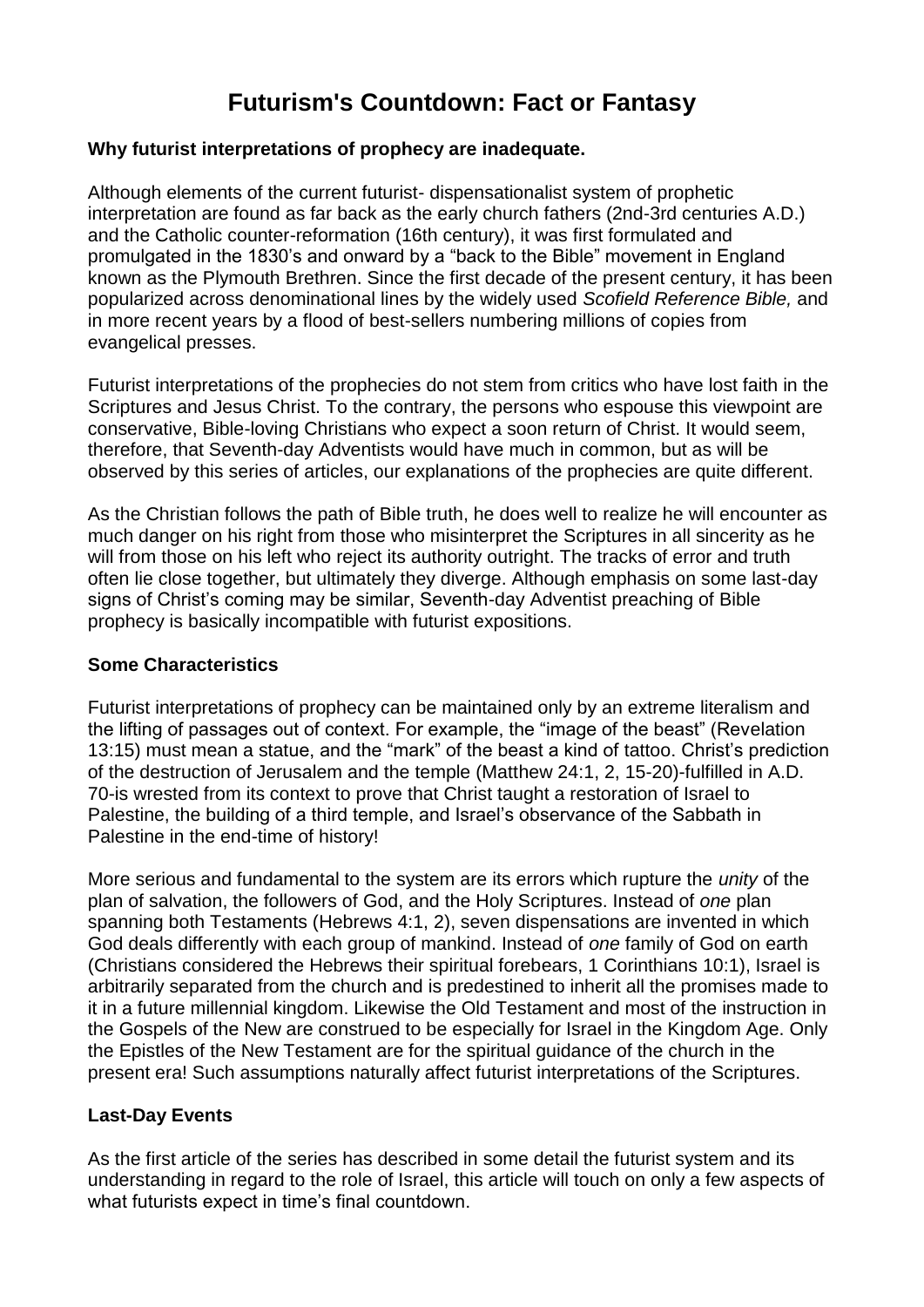Central to futurism's view of last-day events are the Jewish people. The forecast goes like this:

(1) The Jews will be restored to Palestine in the end-time (fulfilment, establishment of the state of Israel, 1948).

(2) The Jews will recover the city of Jerusalem and its sacred sites (fulfilment, Six-day War, June 1967).

(3) The Jews will rebuild the Temple on its ancient site; sacrifices will be offered again (immediate fulfilment expected).

Since the forecasts of the first two points have been fulfilled, Futurists naturally anticipate the soon occurrence of the third. The third expectation is believed to be interlocked with the last seven years of this age, and so there is a heightened awareness not of the soon victorious return of Christ, however, but of a secret rapture of the Church away from great troubles to come, of the reign of a world dictator (Antichrist), and of a terrible time of tribulation for those not raptured.

### **The last years.**

Futurism is so-called because it places the bulk of prophetic fulfilments in the future beyond the Christian era rather than in historical time. Arbitrarily the 70th prophetic week (7 years) of Daniel's prophecy (Daniel 9:24-27) is detached from its context and placed at the end of the age. The "gap theory," as it is sometimes called, temporarily suspends all fulfilment of prophecy until the Christian era is over. This unwarranted wresting of the prophecy revives the erroneous teaching of the church father, Hippolytus (died c 236), and fashions the frame for the Futurist's picture of earth's last seven years.

Seventh-day Adventists believe a straight-forward study of Daniel's 70-week prophecy (490 literal years) will clearly show it to be *an unbroken unit* of time especially allotted to the nation of Israel. Since the Messiah was to come during this period, it could have been the grandest era of Israel's history (Isaiah 60:1-3). The first 69 prophetic weeks (483 years) extended not to the birth of the Messiah, but to His official appearance. It was at His baptism that Jesus, being anointed by the Holy Spirit (Acts 10:38; Matthew 3:13-17), began His official ministry as the "Anointed One," or Messiah.

It follows therefore that the remaining "week" (7 years) of the prophecy must be occupied with the years of the Saviour's ministry, His atoning death, His entrance into heaven to begin His priestly ministry (Daniel 9:24; Hebrews 8:1, 2), and the continued appeal to the nation by the apostles until the period closed in AD 34 with a second national rejection of the Messiah in the stoning of Stephen. It was Christ's ministry and sacrificial death which confirmed the everlasting covenant (cf Daniel 9:27; Romans 15:8) and brought the significance of the sacrificial system to an end (Matthew 27:50, 51; Ephesians 2:13-17).

## **A secret rapture.**

While not all Futurist's teach this concept, it is the prevailing belief. It is argued that Christ's second coming is in two stages-a secret rapture or snatching away of the Church at the beginning of the seven year period, and a visible, glorious return with the Church to the earth at its close. Israel is related to this notion in that the removal of the Church permits God to resume relationships with the Jews who continue to gather back to Palestine. The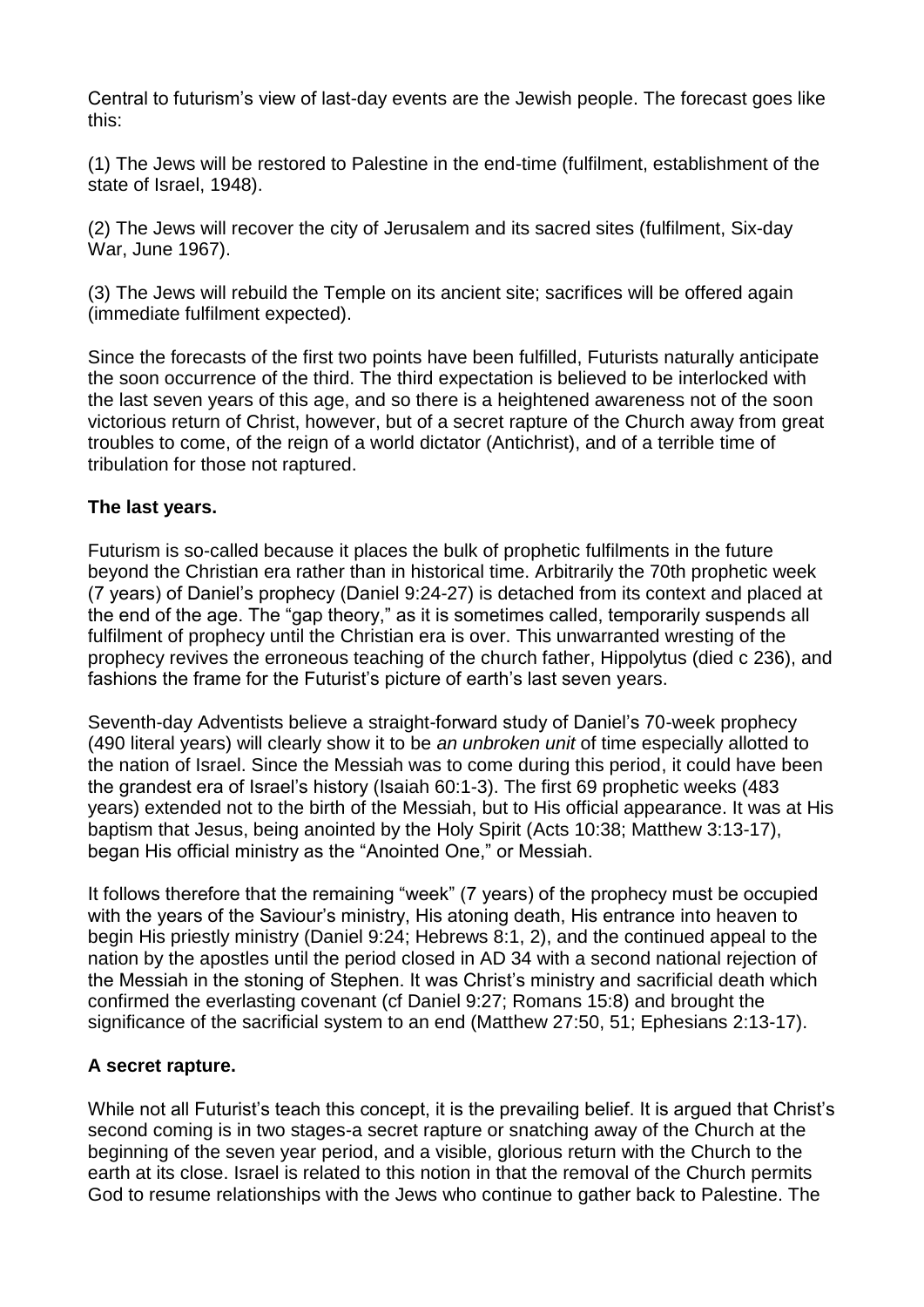general view is that God will then select and seal 144,000 literal Jews who will evangelize the world with the Gospel of the Kingdom (all within this period!), garnering in an innumerable host of converts to Christ.

Seventh-day Adventists believe the testimony of the Bible consistently teaches only *one* return of Christ. All Scripture points to *one* great consummation-the return of our Lord in *one* great victory day for God and His people. The very text often cited in behalf of a secret snatching away (1 Thessalonians 4:14-17) is seen to teach just the opposite: "For the Lord himself shall descend from heaven *with a shout*, with *the voice of the archangel,* and *with the trump of God*: and the dead in Christ shall rise first: then we which are alive and remain shall be caught up together with them in the clouds, to meet the Lord in the air: and so shall we ever be with the Lord." (vv 16, 17).

The coming of Christ will be both seen and heard. Furthermore, to suggest that evangelization will take place *after* the coming of Christ is to create a "second-chance" theory, a concept quite foreign to the Bible. Such a view places millions of redeemed in heaven while it extends probation to those persons still living on the earth!

### **Antichrist.**

By putting a gap (the Christian era) *between* the fourth beast (pagan Rome) of Daniel's vision (ch 7) and its horns, current Futurist teaching looks for a *political* antichrist (the little horn with eyes and mouth)-a single, world dictator-who will take over a revived form of the Roman empire (10 horns) at the beginning of the seven-year period. Although he makes a covenant with the Jews permitting the temple and its services to function, he later breaks it, stops the ritual, deifies himself in the Jewish temple, and commands worship. From this point on his tyrannical rule triggers a great period of tribulation (3 1/2 years) that whips the nations up into an all-out Armageddon in Palestine, the Jewish nation being the centre of the maelstrom.

Seventh-day Adventists believe this view simply revives the Catholic counter-reformation teachings of the Jesuit Francisco Ribera (c 1590). Ribera sought to deflect the prophetic finger away from the papacy as the Christian apostasy sitting in the temple of the Church seeking to control the conscience of Christendom by acting in God's place (2 Thessalonians 2:1-8).

The prophecy of the "little horn" in Daniel 7 together with its parallel, "the leopard beast" in Revelation 13:1-10, and the "man of sin" in 2 Thessalonians 2:1-8 have always been considered by Christians as dealing with the subject of the Antichrist. Daniel's prophecy pointing *back* into historic time clearly places the rise of the "little horn" *among* the nations of Western Europe, sometimes *after* the dissolution of the Roman Empire (AD 476). It would be characterized by a *religious* nature, and would not only speak great words against God, but would also change His times and Law, and would persecute His people for an extended period of time. Only a *system* of apostasy could adequately fulfil these prophecies.

Furthermore, it should be noted that Christians are never warned against political governments as such in the Bible. Rather, they are warned against *spiritual* deceptions (cf 2 Thessalonians 2:5-7; 1 Tim 4:1; Matthew 24:24, etc…).